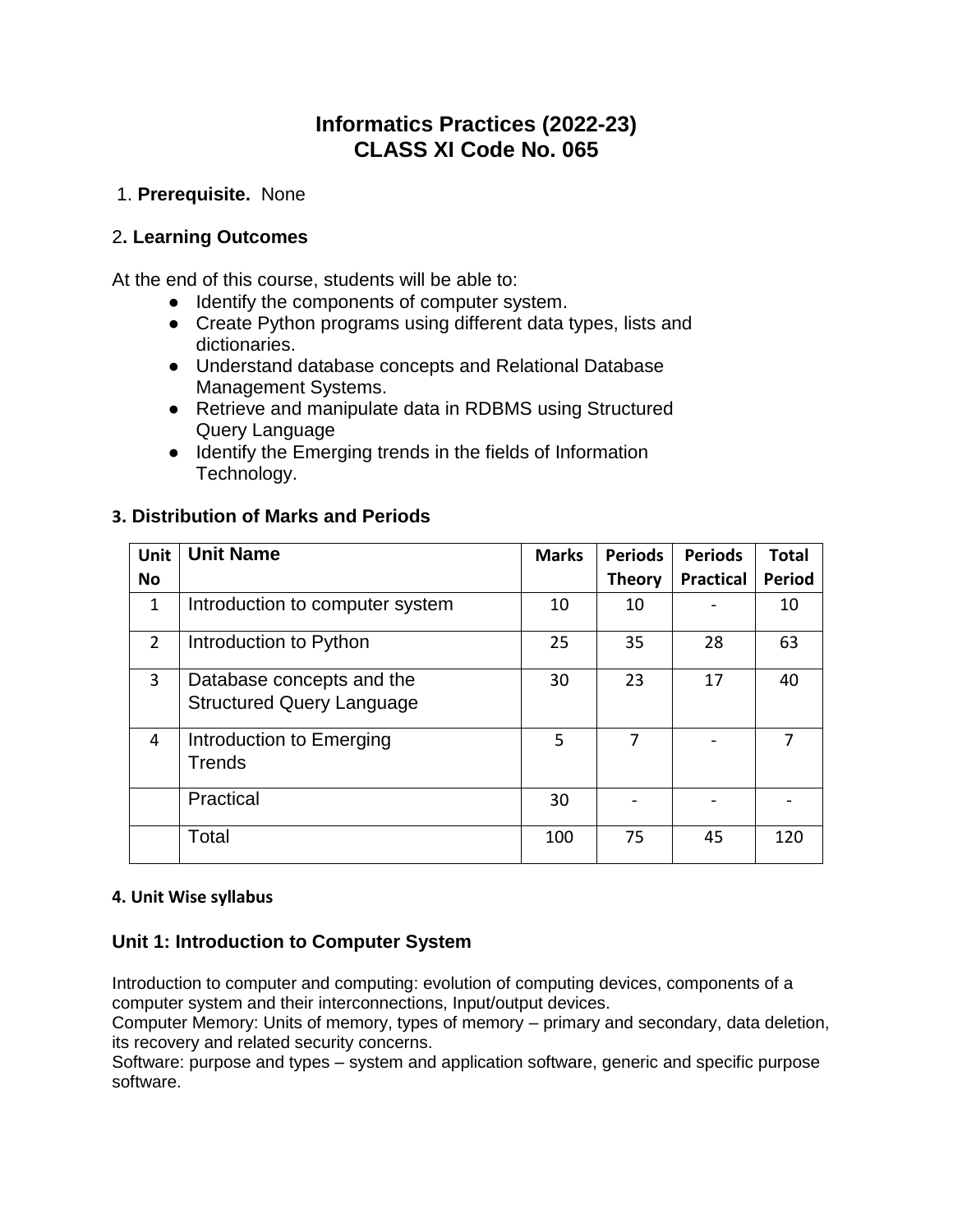#### **Unit 2: Introduction to Python**

Basics of Python programming, Python interpreter - interactive and script mode, the structure of a program, indentation, identifiers, keywords, constants, variables, types of operators, precedence of operators, data types, mutable and immutable data types, statements, expressions, evaluation and comments, input and output statements, data type conversion, debugging.

Control Statements: if-else, for loop

Lists: list operations - creating, initializing, traversing and manipulating lists, list methods and built-in functions.

Dictionary: concept of key-value pair, creating, initializing, traversing, updating and deleting elements, dictionary methods and built-in functions.

#### **Unit 3: Database concepts and the Structured Query Language**

Database Concepts: Introduction to database concepts and its need, Database Management System.

Relational data model: Concept of domain, tuple, relation, candidate key, primary key, alternate key

Advantages of using Structured Query Language, Data Definition Language, Data Query Language and Data Manipulation Language, Introduction to MySQL, creating a database using MySQL, Data Types

Data Definition: CREATE TABLE

Data Query: SELECT, FROM, WHERE.

Data Manipulation: INSERT

## **Unit 4: Introduction to the Emerging Trends**

Artificial Intelligence, Machine Learning, Natural Language Processing, Immersive experience (AR, VR), Robotics, Big data and its characteristics, Internet of Things (IoT), Sensors, Smart cities, Cloud Computing and Cloud Services (SaaS, IaaS, PaaS); Grid Computing, Block chain technology.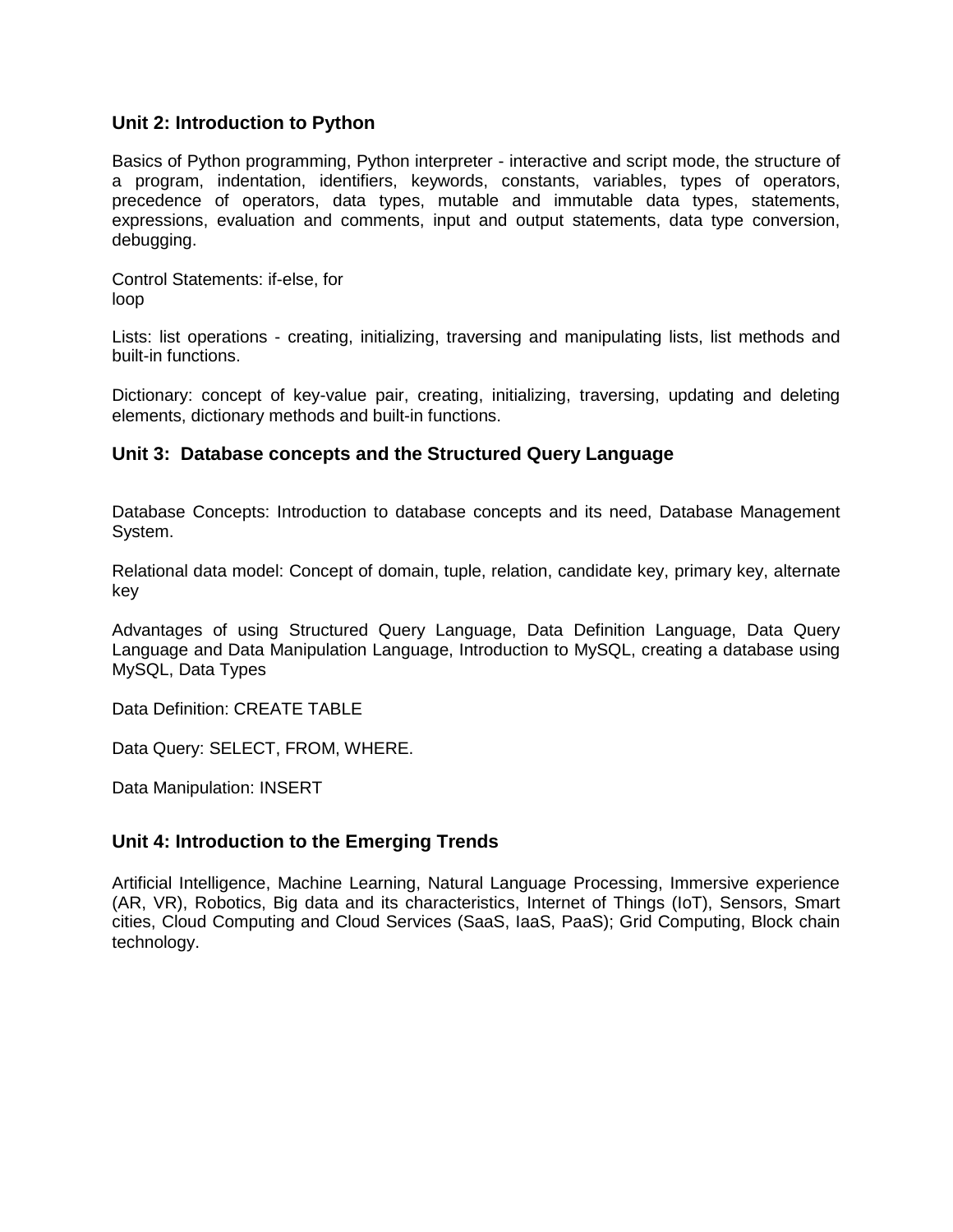#### **Practical Marks Distribution**

| S.No. | <b>Unit Name</b>                                                      | <b>Marks</b> |
|-------|-----------------------------------------------------------------------|--------------|
| 1     | Problem solving using Python programming language                     | 11           |
| 3     | Creating database using MySQL and performing Queries                  | 7            |
| 4     | Practical file (minimum of 14 python programs, and 14 SQL<br>queries) | 7            |
| 5     | Viva-Voce                                                             | 5            |
|       | Total                                                                 | 30           |

# **5. Suggested Practical List**

## **5.1 Programming in Python**

- 1. To find average and grade for given marks.
- 2. To find sale price of an item with given cost and discount (%).
- 3. To calculate perimeter/circumference and area of shapes such as triangle, rectangle, square and circle.
- 4. To calculate Simple and Compound interest.
- 5. To calculate profit-loss for given Cost and Sell Price.
- 6. To calculate EMI for Amount, Period and Interest.
- 7. To calculate tax GST / Income Tax.
- 8. To find the largest and smallest numbers in a list.
- 9. To find the third largest/smallest number in a list.
- 10. To find the sum of squares of the first 100 natural numbers.
- 11. To print the first 'n' multiples of given number.
- 12. To count the number of vowels in user entered string.
- 13. To print the words starting with a alphabet in a user entered string.
- 14. To print number of occurrences of a given alphabet in each string.
- 15. Create a dictionary to store names of states and their capitals.
- 16. Create a dictionary of students to store names and marks obtained in 5 subjects.
- 17. To print the highest and lowest values in the dictionary.

## **5.3 Data Management: SQL Commands**

- 18. To create a database
- 19. To create student table with the student id, class, section, gender, name, dob, and marks as attributes where the student id is the primary key.
- 20. To insert the details of at least 10 students in the above table.
- 21. To display the entire content of table.
- 22. To display Rno, Name and Marks of those students who are scoring marks more than 50.
- 23. To find the average of marks from the student table.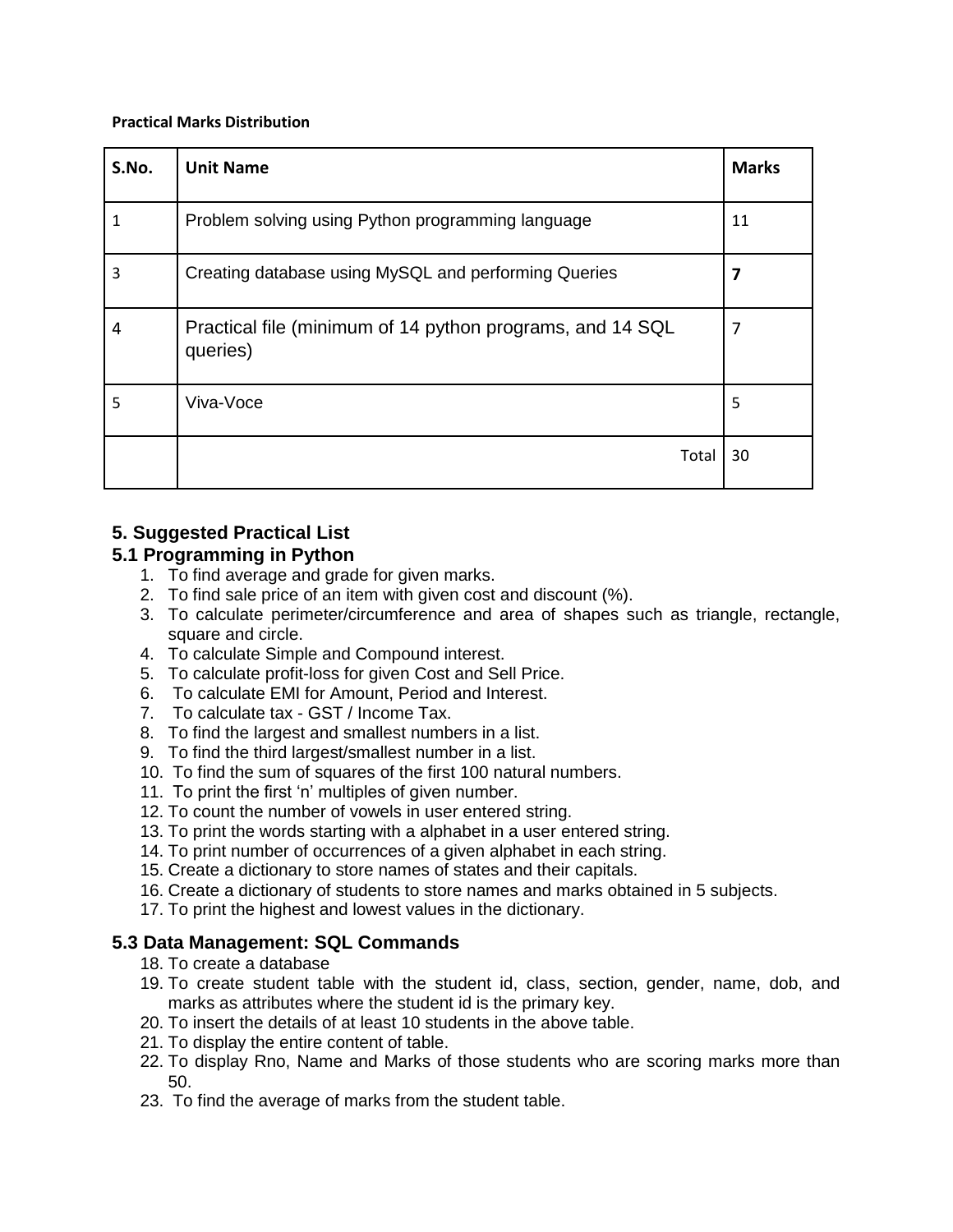- 24. To find the number of students, who are from section 'A'.
- 25. To display the information all the students, whose name starts with 'AN' (Examples: ANAND, ANGAD,..)
- 26. To display Rno, Name, DOB of those students who are born between '2005- 01-01' and '2005-12-31'.
- 27. To display Rno, Name, DOB, Marks, Email of those male students in ascending order of their names.
- 28. To display Rno, Gender, Name, DOB, Marks, Email in descending order of their marks.
- 29. To display the unique section available in the table.

#### **Suggested material**

NCERT Informatics Practices - Text book for class - XI (ISBN- 978-93-5292-148-5 )

Excluded topics

- Nested loop(Chapter -3, Section 3.13)
- Loading and saving NumPy array in text files (Chapter-6, Sections- 6.10 and 6.11)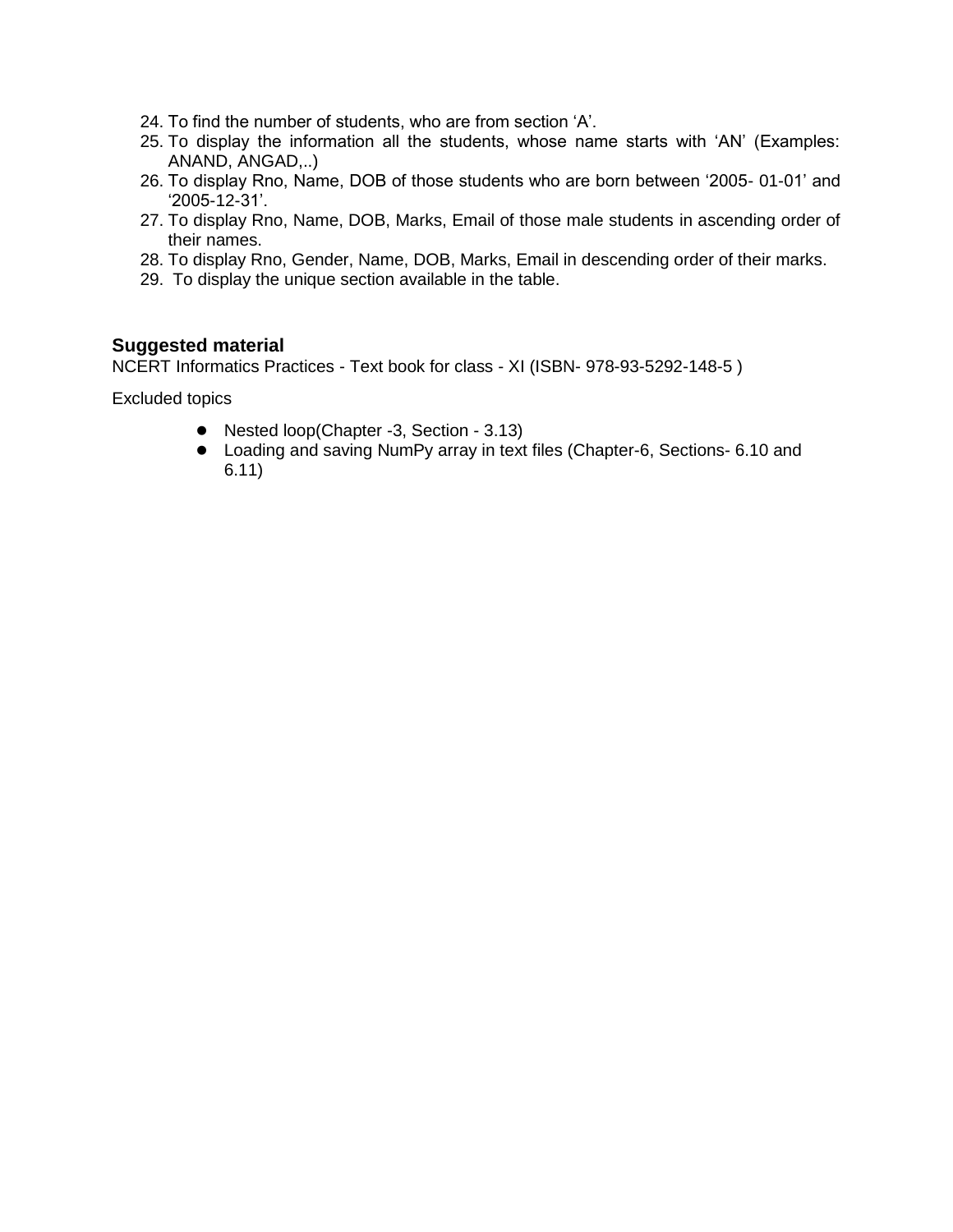# **Informatics Practices CLASS XII Code No. 065 2022-2023**

#### 1. **Prerequisite:** Informatics Practices – Class XI

## **2. Learning Outcomes**

At the end of this course, students will be able to:

- Create Series, Data frames and apply various operations.
- Visualize data using relevant graphs.
- Design SQL queries using aggregate functions.
- Import/Export data between SQL database and Pandas.
- Learn terminology related to networking and internet.
- Identify internet security issues and configure browser settings.
- Understand the impact of technology on society including gender and disability issues.

| Unit<br><b>No</b> | <b>Unit Name</b>                                     | <b>Marks</b> | <b>Periods</b><br><b>Theory</b> | <b>Periods</b><br><b>Practical</b> | <b>Total</b><br><b>Period</b> |
|-------------------|------------------------------------------------------|--------------|---------------------------------|------------------------------------|-------------------------------|
| $\mathbf{1}$      | Data Handling using Pandas and<br>Data Visualization | 25           | 25                              | 25                                 | 50                            |
| $\overline{2}$    | Database Query using SQL                             | 25           | 20                              | 17                                 | 37                            |
| 3                 | Introduction to Computer<br><b>Networks</b>          | 10           | 12                              | 0                                  | 12                            |
| 4                 | Societal Impacts                                     | 10           | 14                              |                                    | 14                            |
|                   | Project                                              |              |                                 | $\overline{7}$                     | 7                             |
|                   | Practical                                            | 30           |                                 |                                    |                               |
|                   | Total                                                | 100          | 71                              | 49                                 | 120                           |

## **3. Distribution of Marks and Periods**

#### **4. Unit Wise syllabus**

## **Unit 1: Data Handling using Pandas** -I

Introduction to Python libraries- Pandas, Matplotlib. Data structures in Pandas - Series and Data Frames.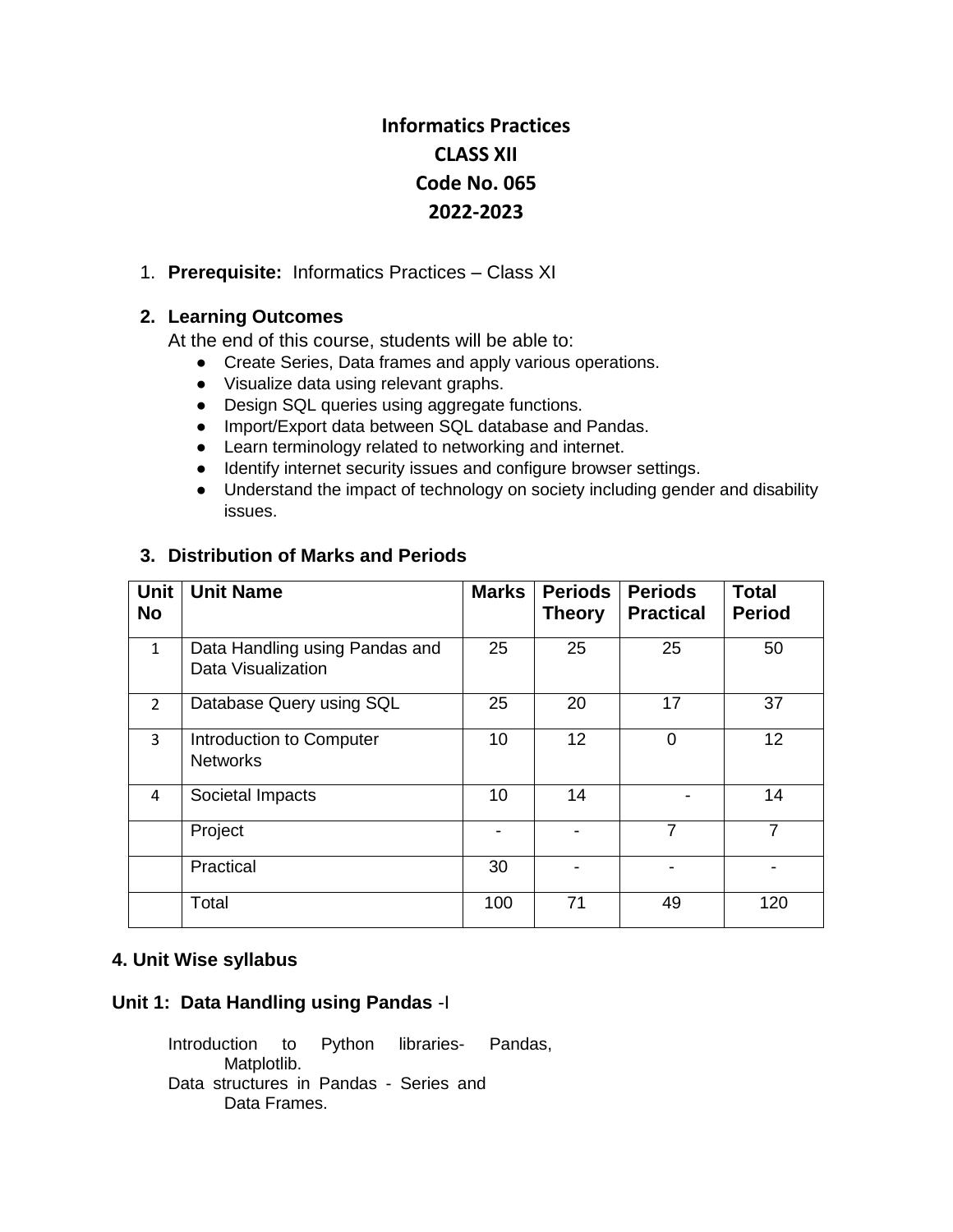Series: Creation of Series from – ndarray, dictionary, scalar value; mathematical operations; Head and Tail functions; Selection, Indexing and Slicing.

 Data Frames: creation - from dictionary of Series, list of dictionaries, Text/CSV files; display; iteration; Operations on rows and columns: add, select, delete, rename; Head and Tail functions; Indexing using Labels, Boolean Indexing;

Importing/Exporting Data between CSV files and Data Frames.

#### **Data Visualization**

Purpose of plotting; drawing and saving following types of plots using Matplotlib – line plot, bar graph,

histogram

Customizing plots: adding label, title, and legend in plots.

#### **Unit 2: Database Query using SQL**

Math functions: POWER (), ROUND (), MOD ().

Text functions: UCASE ()/UPPER (), LCASE ()/LOWER (), MID ()/SUBSTRING ()/SUBSTR (), LENGTH (), LEFT (), RIGHT (), INSTR (), LTRIM (), RTRIM (), TRIM ().

Date Functions: NOW (), DATE (), MONTH (), MONTHNAME (), YEAR (), DAY (), DAYNAME ().

Aggregate Functions: MAX (), MIN (), AVG (), SUM (), COUNT (); using COUNT (\*).

Querying and manipulating data using Group by, Having, Order by.

#### **Unit 3: Introduction to Computer Networks**

Introduction to networks, Types of network: LAN, MAN, WAN.

Network Devices: modem, hub, switch, repeater, router, gateway

Network Topologies: Star, Bus, Tree, Mesh.

Introduction to Internet, URL, WWW, and its applications- Web, email, Chat, VoIP.

Website: Introduction, difference between a website and webpage, static vs dynamic web page, web server and hosting of a website.

Web Browsers: Introduction, commonly used browsers, browser settings, add-ons and plug-ins, cookies.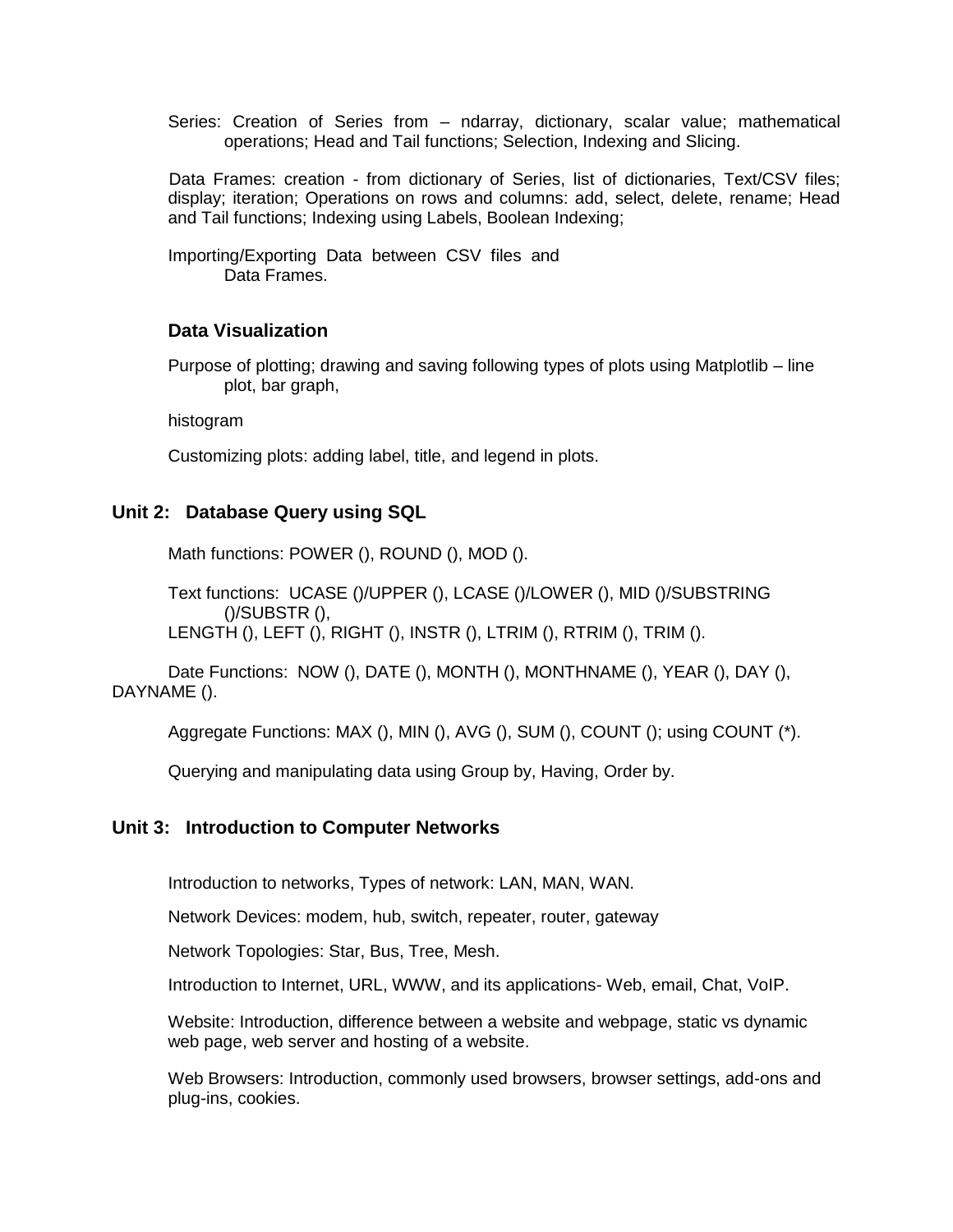#### **Unit 4: Societal Impacts**

Digital footprint, net and communication etiquettes, data protection, intellectual property rights (IPR), plagiarism, licensing and copyright, free and open source software (FOSS), cybercrime and cyber laws, hacking, phishing, cyber bullying, overview of Indian IT Act.

E-waste: hazards and management.

Awareness about health concerns related to the usage of technology.

#### **Project Work**

- The aim of the class project is to create tangible and useful IT application. The learner may identify a real-world problem by exploring the environment. e.g. Students can visit shops/business places, communities or other organizations in their localities and enquire about functioning of the organization, and how data are generated, stored, and managed.
- The learner can take data stored in csv or database file and analyze using Python libraries and generate appropriate charts to visualize.
- If an organization is maintaining data offline, then the learner should create a database using MySQL and store the data in tables. Data can be imported in Pandas for analysis and visualization.
- Learners can use Python libraries of their choice to develop software for their school or any other social good.
- Learners should be sensitized to avoid plagiarism and violation of copyright issues while working on projects. Teachers should take necessary measures for this. Any resources (data, image etc.) used in the project must be suitably referenced.
- The project can be done individually or in groups of 2 to 3 students. The project should be started by students at least 6 months before the submission deadline.

| <b>S. No.</b> | <b>Unit Name</b>                     | <b>Marks</b> |
|---------------|--------------------------------------|--------------|
|               | Programs using Pandas and Matplotlib | 8            |
| 2             | <b>SQL Queries</b>                   |              |

# **Practical Marks Distribution**